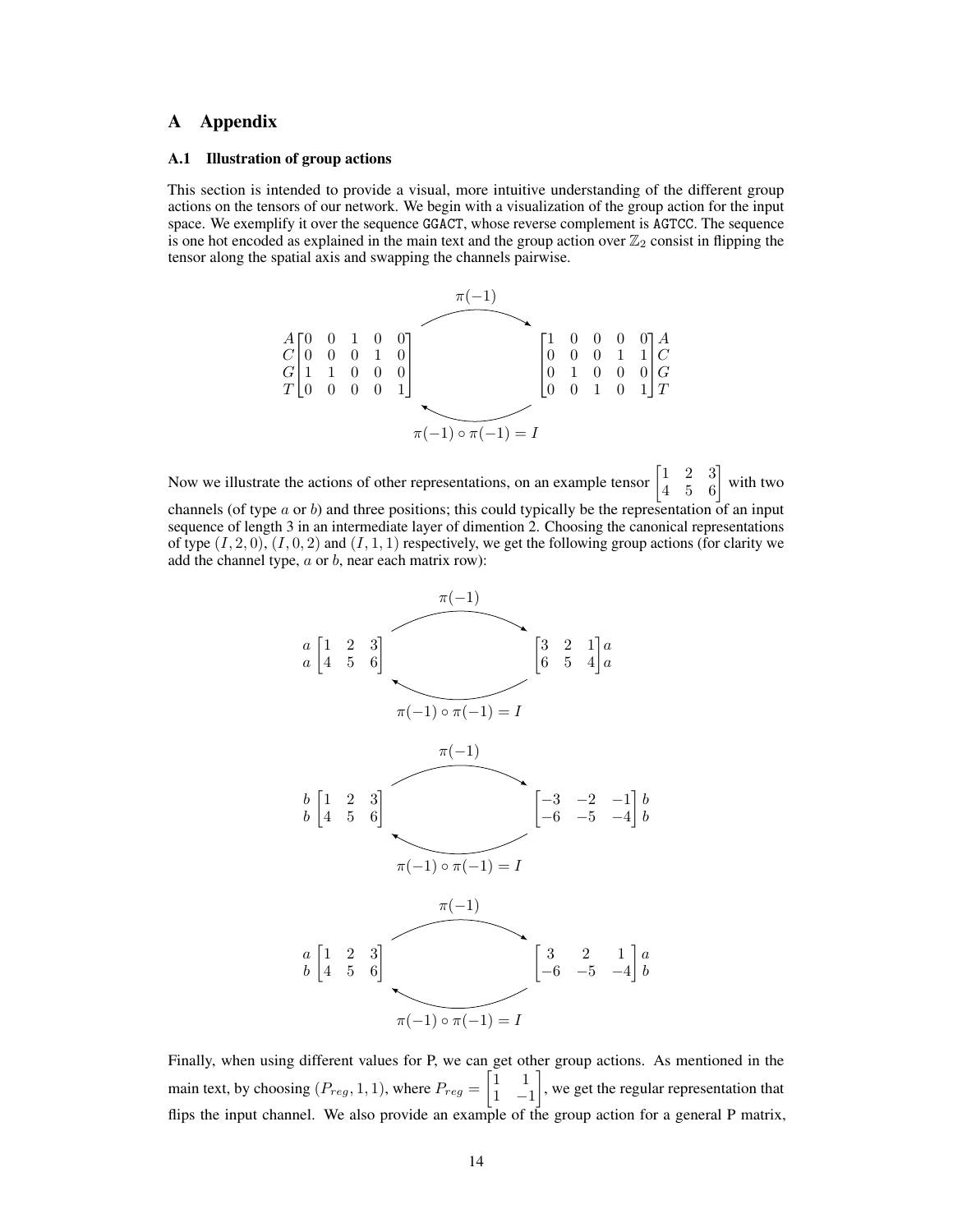by choosing  $(P_{general}, 1, 1)$ , where  $P_{general} = \begin{bmatrix} 1 & 3 \\ 1 & -1 \end{bmatrix}$ 1 −1 , we get a representation on the fibers  $\rho_{general} = \begin{bmatrix} -0.5 & 1.5 \\ 0.5 & 0.5 \end{bmatrix}$ 0.5 0.5 1  $\begin{bmatrix} 1 & 2 & 3 \\ 4 & 5 & 6 \end{bmatrix}$  $[3 \begin{bmatrix} 1 & 2 & 3 \\ 4 & 5 & 6 \end{bmatrix}$   $[6 \begin{bmatrix} 6 & 5 & 4 \\ 3 & 2 & 1 \end{bmatrix}$  *Reg*  $\pi(-1)$  $\pi(-1) \circ \pi(-1) = I$  $\begin{bmatrix} 1 & 2 & 3 \\ 4 & 5 & 6 \end{bmatrix}$ 5.5 6.5 7.5 2.5 3.5 4.5 *General*  $\begin{bmatrix} 1 & 2 & 3 \\ 4 & 5 & 6 \end{bmatrix}$   $\qquad \qquad \begin{bmatrix} 5.5 & 6.5 & 7.5 \\ 2.5 & 3.5 & 4.5 \end{bmatrix}$  *General*  $\pi(-1)$  $\pi(-1) \circ \pi(-1) = I$ 

Over the course of these examples, we have limited ourselves to the case where the input tensor had only three nucleotides and two channels, but this is coincidental. The representation with arbitrary P can mix an arbitrary number of channels together with the group action.

## A.2 Proof of Theorem 1

*Proof.* The irreducible representations (irreps) of the 2-elements group  $\mathbb{Z}_2$  are the 1-dimensional trivial and sign representations, given respectively by  $\rho_1(s) = 1$  and  $\rho_1(s) = s$ . Any representation  $\rho_n$  can be decomposed as a direct sum of irreps, and since each irrep is 1-dimensional this means that there exists an invertible matrix P such that  $P_{\rho_n}(s)P^{-1}$  is diagonal, with diagonal terms either equal to 1 or equal to s. If we denote by  $a_n$  (resp.  $b_n$ ) the number of diagonal terms equal to 1 (resp. s), then Theorem 1 follows.  $\Box$ 

## A.3 Proof of Theorem 2

*Proof.* Cohen et al. [11, Theorem 3.3] gives a general result about linear equivariant mapping. We first show that this result can be applied here, to show that these linear mappings are exactly the ones written as (2) and (3). For sake of clarity, we then provide a fully self-contained proof of the same result.

Let us first show that (2) and (3) correspond to a particular case of Cohen et al. [11, Theorem 3.3]. Under the notations of [11], our group is  $G = \mathbb{Z} \rtimes \mathbb{Z}_2$ , a locally compact, semi-direct product group. We choose  $H = H_1 = H_2 = \mathbb{Z}_2$ , making the coset space  $G/H = \mathbb{Z}$ . Since our group is a semi direct product group, we have  $h_1(x, s) = s$ . The spaces  $F_n$  that we have considered are signals in  $\mathbb{R}^D$  over the coset space, acted upon by the representation induced by  $\rho$ . Equivalently, they are sections of the associated vector bundle for the trivial case of a product group. Therefore, these  $F_n$  exactly coincide with the setting of Cohen et al. [11, Theorem 3.3] and  $\{\phi: F_n \to F_{n+1} | \pi_{n+1}\phi = \phi \pi_n\}$  is exactly H. Then, by [11, Theorem 3.3],  $\phi: F_n \to F_{n+1}$  is equivariant if and only if it can be written as a convolution:

$$
\forall (f, x) \in F_n \times \mathbb{Z}, \quad \phi(f)(x) = \sum_{y \in \mathbb{Z}} \kappa(y - x) f(y), \tag{2}
$$

where the kernel  $\kappa : \mathbb{Z} \to \mathbb{R}^{D_{n+1} \times D_n}$  satisfies:

<span id="page-1-0"></span>
$$
\forall x \in \mathbb{Z} \, s \in \mathbb{Z}_2, \quad \kappa(sx) = \rho_{n+1}(s)\kappa(x)\rho_n(s^{-1}). \tag{6}
$$

Using that for  $s \in \mathbb{Z}_2$ ,  $s^{-1} = s$ , and the triviality of this equation for  $s = 1$ , we get that [\(6\)](#page-1-0) is equivalent to (3)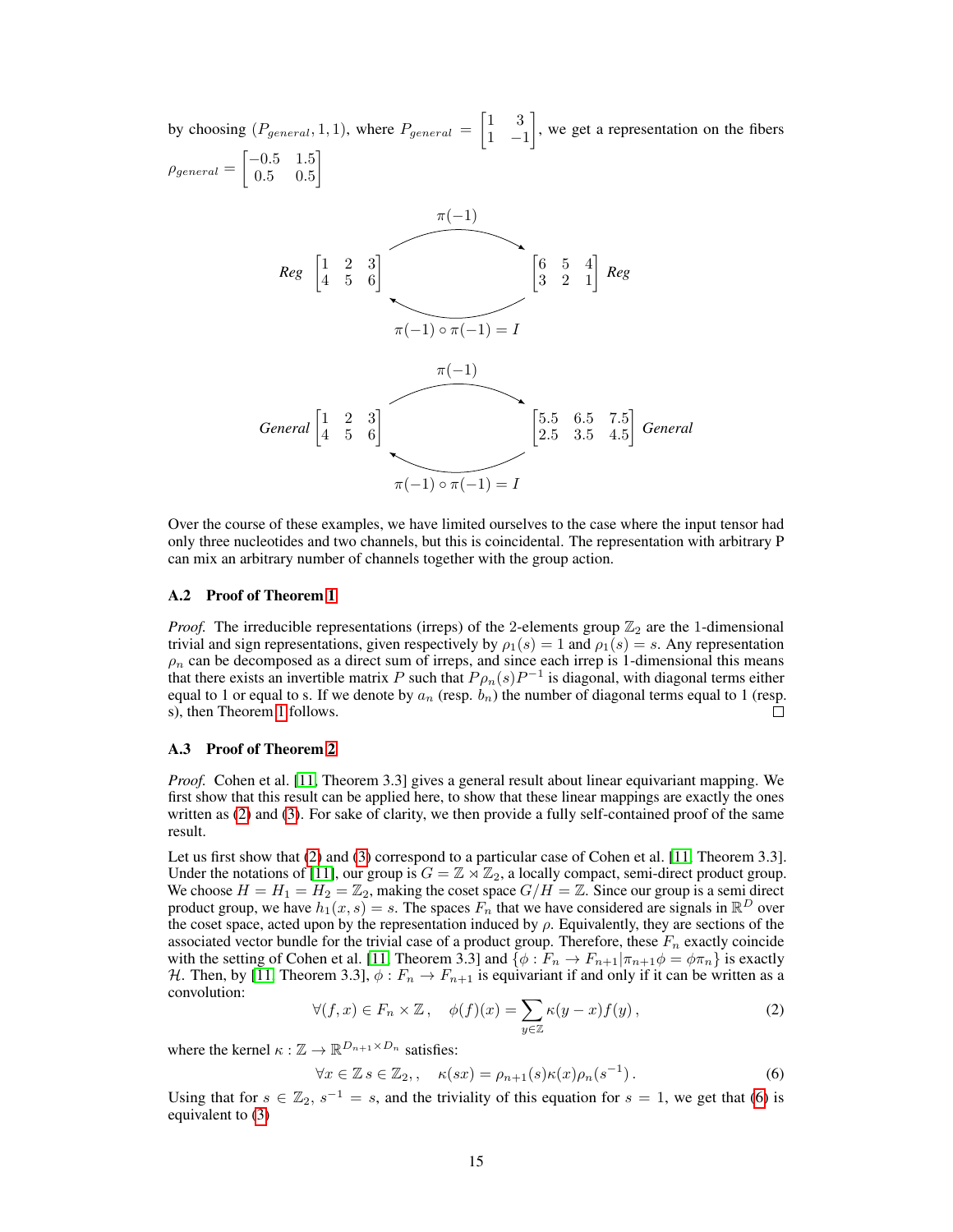For sake of clarity and completeness, we now provide a more explicit and self-contained proof for (2) and (3), that follows the one of [40, Theorem 2] in our specific setting. We first notice that any linear mapping  $\phi$ ;  $F_n \to F_{n+1}$  can be written as

<span id="page-2-1"></span><span id="page-2-0"></span>
$$
\forall (f,x)\in F_n\times\mathbb{Z}\,,\quad \phi(f)(x)=\sum_{y\in\mathbb{Z}}k(x,y)f(y)\,,
$$

for some function  $k : \mathbb{Z}^2 \to \mathbb{R}^{d_{n+1} \times d_n}$ . For any  $g = ts \in G$ , the action of G on  $F_{n+1}$  gives:

$$
\forall (f, x) \in F_n \times \mathbb{Z}, \quad \pi_{n+1}(g)\phi(f)(x) = \rho_{n+1}(s)\phi(f)(s(x-t))
$$

$$
= \rho_{n+1}(s)\sum_{y \in \mathbb{Z}} k(s(x-t), y)f(y).
$$
(7)

Similarly, the action of G on  $F_n$  followed by  $\phi$  gives:

$$
\forall (f, x) \in F_n \times \mathbb{Z}, \quad \phi(\pi_n(g)f)(x) = \sum_{y \in \mathbb{Z}} k(x, y)\pi_n(g)f(y)
$$

$$
= \sum_{y \in \mathbb{Z}} k(x, y)\rho_n(s)f(s(y - t))
$$

$$
= \sum_{y \in \mathbb{Z}} k(x, sy + t)\rho_n(s)f(y)
$$
(8)

where we made the change of variable  $y \mapsto sy + t$  to get the last equality.  $\phi$  is equivariant if and only if, for any  $g \in G$ ,  $\phi \circ \pi_n(g) = \pi_{n+1}(g) \circ \phi$ , which from [\(7\)](#page-2-0) and [\(8\)](#page-2-1) is equivalent to:

$$
\forall (f, x) \in F_n \times \mathbb{Z}, \quad \rho_{n+1}(s) \sum_{y \in \mathbb{Z}} k(s(x - t), y) f(y) = \sum_{y \in \mathbb{Z}} k(x, sy + t) \rho_n(s) f(y).
$$
 (9)

For any  $y_0 \in \mathbb{Z}$  and  $v \in \mathbb{R}^{D_n}$ , let us apply this equality to the function  $f \in F_n$  given by  $f(y_0) = v$ and  $f(y) = 0$  for  $y \neq y_0$ :

$$
\forall (x, y_0, v) \in \mathbb{Z} \times \mathbb{Z} \times \mathbb{R}^{D_n}, \quad \rho_{n+1}(s)k(s(x-t), y_0)v = k(x, sy_0 + t)\rho_n(s)v.
$$

Since this must hold for any  $v \in \mathbb{R}^{D_n}$  this necessarily implies:

<span id="page-2-4"></span>
$$
\forall (x, y_0) \in \mathbb{Z}^2 \,, \quad \rho_{n+1}(s)k(s(x-t), y_0) = k(x, sy_0 + t)\rho_n(s) \,.
$$

With the change of variable  $y = s(y_0 - t)$ , this is equivalent to:

<span id="page-2-2"></span>
$$
\forall (x, y) \in \mathbb{Z}^2, \quad \rho_{n+1}(s)k(s(x-t), s(y-t)) = k(x, y)\rho_n(s),
$$

which itself is equivalent to

$$
\forall (x, y) \in \mathbb{Z}^2, \quad k(s(x - t), s(y - t)) = \rho_{n+1}(s)k(x, y)\rho_n(s), \tag{10}
$$

where we used the fact that  $\rho_{n+1}(s)^2 = \rho_{n+1}(s^2) = I$  for any  $s \in \mathbb{Z}_2$ . This must hold in particular for  $s = 1$  and  $t = x$ , which gives:

$$
\forall (x, y) \in \mathbb{Z}^2 \,, \quad k(0, y - x) = k(x, y) \,,
$$

i.e., k is necessarily translation invariant in the sense that there must exist a function  $\kappa : \mathbb{Z} \to$  $\mathbb{R}^{D_{n+1}\times D_n}$  such that

$$
\forall (x, y) \in \mathbb{Z}^2 \,, \quad k(x, y) = \kappa(y - x) \,.
$$

From [\(10\)](#page-2-2) we see that  $\kappa$  must satisfy

$$
\forall (x,y) \in \mathbb{Z}^2 \,, \quad \kappa(s(y-x)) = \rho_{n+1}(s)\kappa(y-x)\rho_n(s) \,,
$$

which boils down to the following constraint, after observing that the constraint is always true for  $s = 1$  and is therefore only nontrivial for  $s = -1$ :

<span id="page-2-3"></span>
$$
\forall x \in \mathbb{Z}, \quad \kappa(-x) = \rho_{n+1}(-1)\kappa(x)\rho_n(-1). \tag{11}
$$

At this point, we have therefore shown that an equivariant linear function must have an expansion of the form

$$
\forall (f, x) \in F_n \times \mathbb{Z}, \quad \phi(f)(x) = \sum_{y \in \mathbb{Z}} \kappa(y - x) f(y),
$$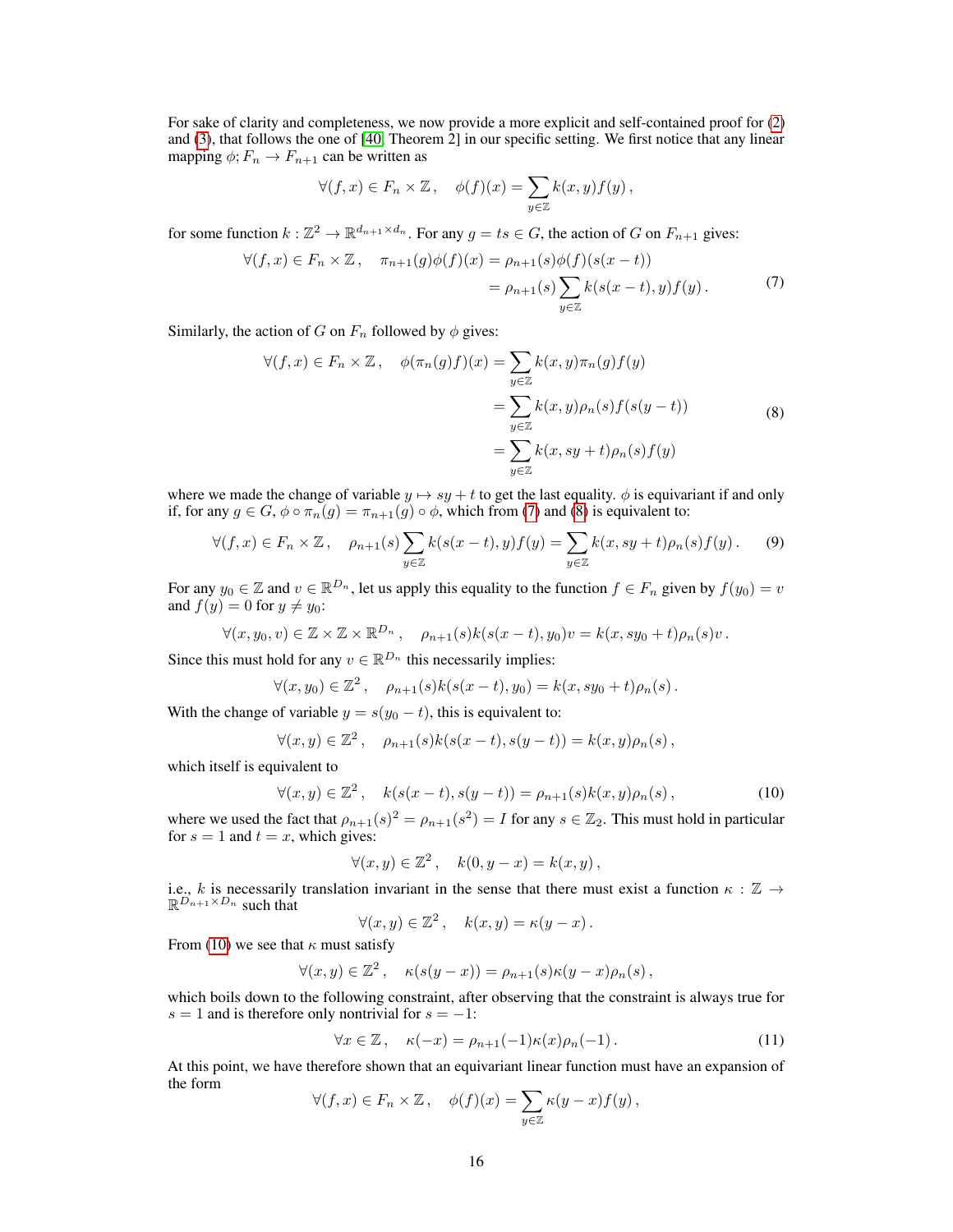where  $\kappa$  must satisfy [\(11\)](#page-2-3). Conversely, such a linear layer trivially satisfies [\(9\)](#page-2-4), and is therefore equivariant. This proves (2) and (3).

<span id="page-3-0"></span>To prove (4), we simply rewrite (3) using Theorem 1:

$$
\forall x \in \mathbb{Z}, \quad \kappa(-x) = P_{n+1} \text{Diag}(I_{a_{n+1}}, -I_{b_{n+1}}) P_{n+1}^{-1} \kappa(x) P_n \text{Diag}(I_{a_n}, -I_{b_n}) P_n^{-1}.
$$
 (12)

Thus writing the matrix  $K = P_{n+1}^{-1} \kappa(x) P_n$  by blocs of sizes  $a_{n+1} \times a_n$ ,  $a_{n+1} \times b_n$ ,  $b_{n+1} \times a_n$  and  $b_{n+1} \times b_n$ , we have :

$$
(12) \iff K(-x) = \text{Diag}(I_{a_{n+1}}, -I_{b_{n+1}})K(x)\text{Diag}(I_{a_n}, -I_{b_n})
$$

$$
\iff \begin{bmatrix} \alpha(-x) & \beta(-x) \\ \gamma(-x) & \delta(-x) \end{bmatrix} = \begin{bmatrix} \alpha(x) & -\beta(x) \\ -\gamma(x) & \delta(x) \end{bmatrix}
$$

 $\Box$ 

This gives us the equivalence  $(3) \iff (12) \iff (4)$  $(3) \iff (12) \iff (4)$  $(3) \iff (12) \iff (4)$ .

#### A.4 Resolution of the constraint for other basis

To go from an arbitrary representation  $(P, a, b)$  to another, we can write an odd/even kernel and change of basis. One may also solve the constraints (3) for specific representations, and save the need of multiplication by  $P_{n+1}$  and  $P_n^{-1}$  in (4). In this section, we solve the constraint in other basis, to go from one kind of representation (irrep or regular) to another. We just substitute the correct representation and see what constrained kernel it gives. The irrep and regular representations are in a basis such that they write as :

$$
\rho_{irrep} = \begin{bmatrix} I_a & 0 \\ 0 & -I_b \end{bmatrix}, \quad \rho_{reg} = \begin{bmatrix} 0 & 0 & \cdots & 1 \\ \vdots & & & \vdots \\ 0 & 1 & \cdots & 0 \\ 1 & 0 & \cdots & 0 \end{bmatrix}.
$$

We get the following table of constraints :

| $r_{n+1}$ | irrep <sup>3</sup>                                                                                                                                                | 'regular'                                                                        |
|-----------|-------------------------------------------------------------------------------------------------------------------------------------------------------------------|----------------------------------------------------------------------------------|
| 'irrep'   | $\begin{bmatrix} \alpha(-x) & \beta(-x) \\ \gamma(-x) & \delta(-x) \end{bmatrix} = \begin{bmatrix} \alpha(x) & -\beta(x) \\ -\gamma(x) & \delta(x) \end{bmatrix}$ | $[\kappa_{j,a}(-x), \kappa_{j,b}(-x)] = [\kappa_{n-j,a}(x), -\kappa_{n-j,b}(x)]$ |
| 'regular' | $\lceil \kappa_{a,j}(-x) \rceil$<br>$\left[\kappa_{a,n-j}(x)\right]$<br>$1 - \kappa_{b,n-j}(x)$<br>$\kappa_{b,j}$                                                 | $\kappa_{i,j}(-x) = -\kappa_{n-i,n-j}(x)$ [34]                                   |

## A.5 Proof of Theorem 3

With a slight abuse of notations, in this section we denote the matrix  $\rho(-1)$  simply by  $\rho \in \mathbb{R}^{D \times D}$ , and for any  $\theta : \mathbb{R} \to \mathbb{R}$  we define  $\tilde{\theta}(x) := \theta(x) - \theta(0)$ . We start with three technical lemmas, before proving Theorem 3.

<span id="page-3-2"></span>**Lemma 4.** Let  $h : \mathbb{R} \to \mathbb{R}$  be a continuous function with left and right derivatives at 0. If there exists  $A \in \mathbb{R}$  with  $|A| > 1$  *such that* 

<span id="page-3-1"></span>
$$
\forall x \in \mathbb{R}, \quad h(x) = Ah(A^{-1}x), \tag{13}
$$

then  $h$  is a leaky ReLu function, i.e., there exists  $(\alpha_{-}, \alpha_{+}) \in \mathbb{R}^{2}$  such that

$$
\forall x \in \mathbb{R}, \quad h(x) = \begin{cases} \alpha_{-}x & \text{if } x \leq 0, \\ \alpha_{+}x & \text{if } x \geq 0. \end{cases}
$$

*In addition, if*  $A < -1$ *, then*  $\alpha_{-} = \alpha_{+}$ *, i.e., h is linear.* 

*Proof.* Equation [\(13\)](#page-3-1) implies  $h(0) = 0$  and

$$
\forall x \in \mathbb{R}^*, \quad \frac{h(x)}{x} = \frac{h(A^{-1}x)}{A^{-1}x},
$$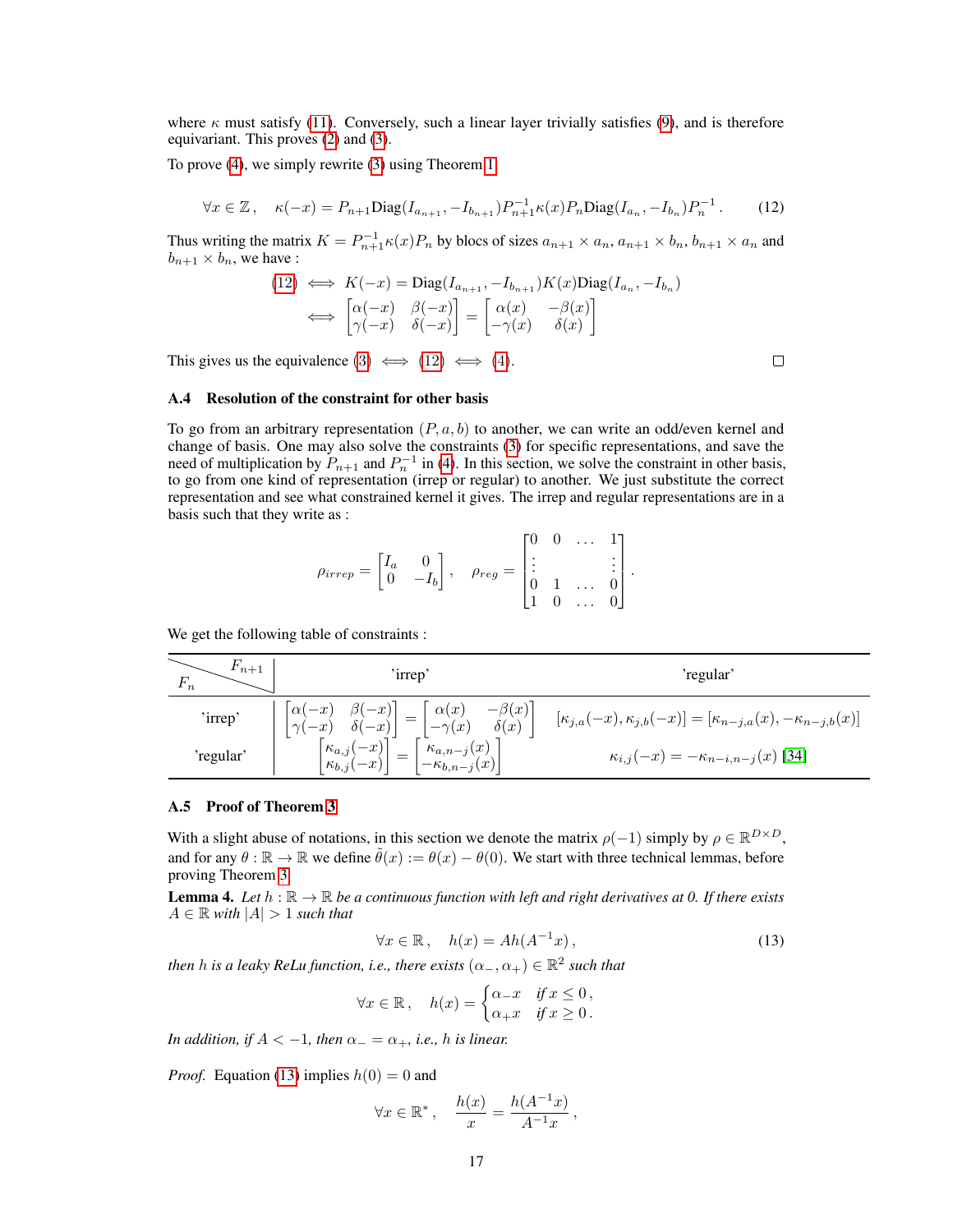which by simple induction gives more generally:

<span id="page-4-0"></span>
$$
\forall (x, n) \in \mathbb{R}^* \times \mathbb{N}, \quad \frac{h(x)}{x} = \frac{h(A^{-n}x)}{A^{-n}x}.
$$
 (14)

The right-hand side of [\(14\)](#page-4-0) for  $n = 2k$  converges to  $h'_{sign(x)}(0)$  when  $k \to +\infty$ , which by unicity of the limit must be equal to the left-hand side. As a result, for any  $x \in \mathbb{R}$ ,  $h(x) = h'_{sign(x)}(0)x$ , i.e., h is a leaky ReLu function with  $\alpha_s = h'_s(0)$  for  $s \in \{-, +\}$ . If in addition  $A < -1$ , then [\(14\)](#page-4-0) for  $n = 2k + 1$  converges to  $h'_{-sign(x)}(0)$  when  $k \to +\infty$ . By unicity of the limit, this implies  $h'_{-}(0) = h'_{+}(0)$ , i.e.,  $\alpha_{-} = \alpha_{+}$ . П

<span id="page-4-1"></span>**Lemma 5.** *Under the assumptions of Theorem 3, if*  $\bar{\theta}_F$  *is equivariant and if there exists*  $(i, j) \in$  $[1, D]^2$  such that  $\rho_{ij} \notin \{-1, 0, 1\}$ , then necessarily  $\tilde{\theta}$  *is a leaky ReLu function.* 

*Proof.* For any  $(i, j)$ , applying the equivariance constraint  $\theta(\rho x)_i = \rho \theta(x)_i$  to the vector  $x = a e_j$ , for any  $a \in \mathbb{R}$ , gives the equation:

$$
\forall a \in \mathbb{R}, \quad \theta(a\rho_{ij}) = \rho_{ij}\theta(a) + \left(\sum_{k \neq j} \rho_{ik}\right)\theta(0).
$$

If  $|\rho_{ij}| > 1$ , we can rewrite it as

$$
\forall a \in \mathbb{R}, \quad \theta(a) = \rho_{ij}\theta(a\rho_{ij}^{-1}) + \left(\sum_{k \neq j} \rho_{ik}\right)\theta(0),
$$

and if  $0 < |\rho_{ij}| < 1$  we can rewrite it as

$$
\forall a \in \mathbb{R}, \quad \theta(a) = \rho_{ij}^{-1} \theta(a \rho_{ij}) - \rho_{ij}^{-1} (\sum_{k \neq j} \rho_{ik}) \theta(0).
$$

In both cases, this is an equation of the form

$$
\forall a \in \mathbb{R}, \quad \theta(a) = A\theta(A^{-1}a) + B,
$$

where  $|A| > 1$ . Subtracting to this equation the same equation written for  $a = 0$  gives

$$
\forall a \in \mathbb{R}, \quad \tilde{\theta}(a) = A\tilde{\theta}(A^{-1}a). \tag{15}
$$

By Lemma [4,](#page-3-2)  $\tilde{\theta}$  is a leaky ReLu function.

$$
\Box
$$

<span id="page-4-3"></span>**Lemma 6.** *Under the assumptions of Theorem 3, if*  $\hat{\theta}_F$  *is equivariant and if there exists at least one row in* ρ *with at least two nonzero entry, then necessarily* θ *is an affine function.*

*Proof.* Let us suppose that  $\rho$  contains at least a row i with two nonzero entries, say  $\rho_{ij} \neq 0$  and  $\rho_{ik} \neq 0$ . Then taking  $x = x_i e_j + x_k e_k$  with  $x_j, x_k \in \mathbb{R}$ , the equivariance constraint for the *i*-th dimension gives

$$
\forall x_j, x_k \in \mathbb{R}, \quad \theta(\rho_{ij}x_j + \rho_{ik}x_k) = \rho_{ij}\theta(x_j) + \rho_{ik}\theta(x_k) + C\theta(0),
$$

with  $C = \sum_{p \notin \{j,k\}} \rho_{ip}$ . Subtracting to this equation the same equation written for  $x_j = x_k = 0$ allows us to remove the constant term and get

<span id="page-4-2"></span>
$$
\forall x_j, x_k \in \mathbb{R}, \quad \tilde{\theta}(\rho_{ij}x_j + \rho_{ik}x_k) = \rho_{ij}\tilde{\theta}(x_j) + \rho_{ik}\tilde{\theta}(x_k). \tag{16}
$$

We now prove that  $\tilde{\theta}$  is necessarily a leaky ReLu function, i.e., that there exist  $(\alpha_+, \alpha_-) \in \mathbb{R}^2$ such that  $\tilde{\theta}(x) = \alpha_{sign(x)}x$ , with potentially  $\alpha_+ \neq \alpha_-$ . By Lemma [5](#page-4-1) this is true if  $|\rho_{ij}| \neq 1$  or  $|\rho_{ik}| \neq 1$ , so we focus on the case  $|\rho_{ij}| = |\rho_{ik}| = 1$ , which we decompose in two subcases. First, if  $\rho_{ij} = \rho_{ik} = s$  with  $s \in \{-1, 1\}$ , then taking  $x_j = x_k = a$  in [\(16\)](#page-4-2) gives  $\tilde{\theta}(2sa) = 2s\tilde{\theta}(a)$ , for any  $a \in \mathbb{R}$ . Second, if  $\rho_{ij} = -\rho_{ik} = 1$  (resp.  $\rho_{ij} = -\rho_{ik} = 1$ ), then taking  $x_j = 2a$  and  $x_k = a$  (resp.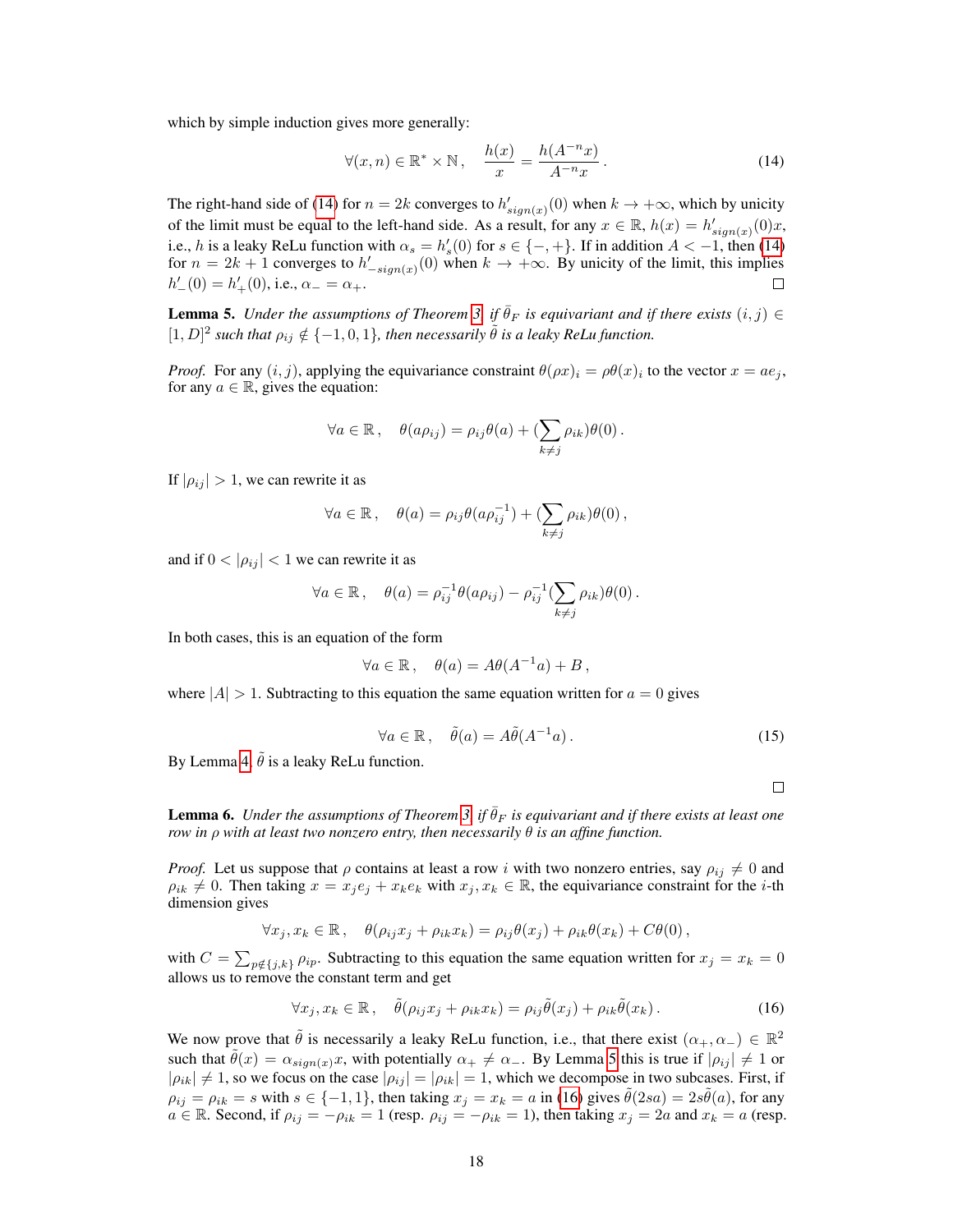$x_i = a$  and  $x_k = 2a$ ) gives  $\tilde{\theta}(2a) = 2\tilde{\theta}(a)$ . In both subcases, by Lemma [4,](#page-3-2)  $\tilde{\theta}$  must be a leaky ReLu function.

Knowing that  $\hat{\theta}$  is a leaky ReLu function with coefficients  $\alpha_+$  and  $\alpha_-$ , in order to prove that  $\theta$ is necessarily an affine function (i.e., that  $\tilde{\theta}$  is linear), we need to show that  $\alpha_+ = \alpha_-$ . For that purpose, let us first suppose that  $\rho_{ij}$  and  $\rho_{ik}$  are both positive or both negative. Then there exists a pair  $(x_j, x_k) \in \mathbb{R}^2$  such that  $x_j > 0$ ,  $x_k < 0$  and  $\rho_{ij} x_j + \rho_{ik} x_k < 0$ . Similarly, if  $\rho_{ij}$  and  $\rho_{ik}$  are of different signs, say without loss of generality  $\rho_{ij} < 0$  and  $\rho_{ik} > 0$ , then any pair  $(x_j, x_k) \in \mathbb{R}^2$  such that  $x_j > 0$ ,  $x_k < 0$  satisfies  $\rho_{ij} x_j + \rho_{ik} x_k < 0$ . In both cases, using the fact that  $\tilde{\theta}$  is linear on  $\mathbb{R}_+$ and on  $\mathbb{R}_-,$  [\(16\)](#page-4-2) gives

$$
\alpha_{-}(\rho_{ij}x_{j} + \rho_{ik}x_{k}) = \alpha_{+}\rho_{ij}x_{j} + \alpha_{-}\rho_{ik}x_{k},
$$
  
\n
$$
\iff \alpha_{-}\rho_{ij}x_{j} = \alpha_{+}\rho_{ij}x_{j}
$$
  
\n
$$
\iff \alpha_{-} = \alpha_{+}.
$$

 $\Box$ 

We are now ready to prove Theorem 3.

*Proof of Theorem* 3. To characterize the functions  $\theta$  and representations  $\rho$  such that  $\bar{\theta}_F$  is equivariant, we proceed by a disjunction of cases on  $\theta$ , depending on whether it is affine.

If  $\theta$  is affine, say  $\theta(x) = \alpha x + \beta$ , then  $\bar{\theta}_F$  is equivariant if and only if, for any  $x \in \mathbb{R}^D$ ,  $\bar{\theta}_{\mathbb{R}^D}(\rho x) =$  $\rho \overline{\theta}_{\mathbb{R}^D}(x)$ . This is equivalent to

$$
\forall (i, x) \in [1, d] \times \mathbb{R}^{D}, \quad \sum_{j=1}^{D} \rho_{i,j} \theta(x_j) = \theta \left( \sum_{j=1}^{D} \rho_{i,j} x_j \right)
$$
  

$$
\iff \forall (i, x) \in [1, d] \times \mathbb{R}^{D}, \quad \sum_{j=1}^{D} \rho_{i,j} (\alpha x_j + \beta) = \alpha \left( \sum_{j=1}^{D} \rho_{i,j} x_j \right) + \beta
$$
  

$$
\iff \forall i \in [1, d], \quad \beta \left( \sum_{j=1}^{D} \rho_{i,j} - 1 \right) = 0.
$$

This shows that if  $\theta$  is affine, then  $\bar{\theta}_F$  is equivariant if and only  $\beta = 0$ , i.e.,  $\theta$  is linear (case 1 of Theorem 3), or  $\rho$ **1** = **1** (case 2 of Theorem 3).

If  $\theta$  is not affine and  $\bar{\theta}_F$  is equivariant, then by Lemma [6](#page-4-3) we know that  $\rho$  can have at most one nonzero entry per row. Since  $\rho$  is invertible, it must have at least one nonzero entry per row, so we conclude that if contains exactly one nonzero entry per row, hence a total of  $D$  nonzero entries. Being invertible, it must also contain at least one nonzero entry per column, so we conclude that it contains also exactly one nonzero entry per column. Using the fact that  $\rho^2 = I$ , we can further clarify how nonzero entries must be organized:

- For a nonzero entry  $\rho_{ii} \neq 0$  on the diagonal, we must have  $\rho_{ii}^2 = 1$ , i.e.,  $\rho_{ii} \in \{-1, +1\}$ .
- <span id="page-5-0"></span>• For an off-diagonal nonzero entry  $\rho_{ij} \neq 0$  with  $i \neq j$ , we must have  $\rho_{ij}\rho_{ji} = 1$ , i.e.,  $\rho_{ji} = \rho_{ij}^{-1}.$

Splitting the nonzero entries by sign, this implies that there exists a permutation matrix Π such that

$$
\hat{\rho} := \Pi^{-1} \rho(-1) \Pi = \bigoplus_{i=1}^{a} \begin{pmatrix} 0 & \lambda_i \\ \lambda_i^{-1} & 0 \end{pmatrix} \oplus \bigoplus_{i=1}^{b} \begin{pmatrix} 0 & -\mu_j \\ -\mu_j^{-1} & 0 \end{pmatrix} \oplus (1)^{\oplus c} \oplus (-1)^{\oplus d}, \quad (17)
$$

for some  $(a, b, c, d) \in \mathbb{N}^4$  such that  $a + b + c + d = D$  and  $(\lambda, \mu) \in \mathbb{R}_+^a \times \mathbb{R}_+^b$ . For any  $i \in [1, D]$ , let us now denote by  $\tau(i)$  the column corresponding to the nonzero entry of the *i*-th row of  $\hat{\rho}$ , i.e.,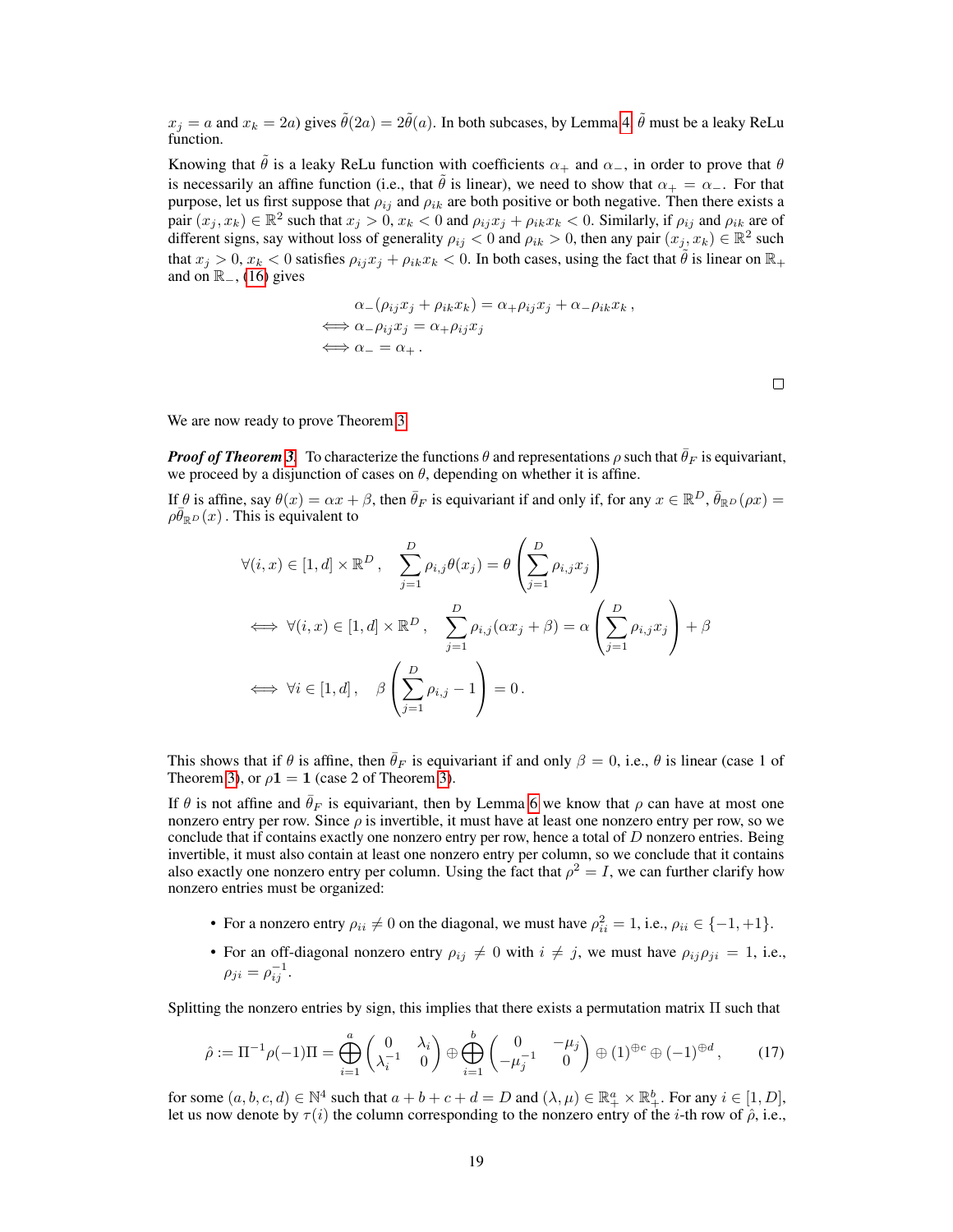the only index such that  $\hat{\rho}_{i\tau(i)} \neq 0$ . Then the action of  $\hat{\rho}$  on a vector  $v \in \mathbb{R}^D$  has the simple form  $[\hat{\rho}v]_i = \hat{\rho}_{i\tau(i)}v_{\tau(i)}$ . By writing the equivariance property  $\rho \circ \bar{\theta}_F = \bar{\theta}_F \circ \rho$  coordinate by coordinate, we can therefore say that  $\bar{\theta}_F$  is equivariant if and only if:

<span id="page-6-1"></span><span id="page-6-0"></span>
$$
\forall (i, x) \in [1, D] \times \mathbb{R}, \quad \theta(\hat{\rho}_{i\tau(i)}x) = \hat{\rho}_{i\tau(i)}\theta(x).
$$
 (18)

Let us now consider two possible cases:

• If there exists  $i \in [1, D]$  such that  $|\hat{\rho}_{i\tau(i)}| \neq 1$ , then by Lemma [5](#page-4-1)  $\tilde{\theta}$  is a leaky ReLu function, i.e., there exist  $(\alpha_+, \alpha_-, \beta) \in \mathbb{R}^3$  such that  $\forall x \in \mathbb{R}, \theta(x) = \alpha_{sign(x)}x + \beta$ . In that case, by [\(18\)](#page-6-0),  $\bar{\theta}_F$  is equivariant if and only if:

$$
\forall (i, x) \in [1, D] \times \mathbb{R}, \quad \alpha_{sign(\hat{\rho}_{i\tau(i)}x)} \hat{\rho}_{i\tau(i)}x + \beta = \hat{\rho}_{i\tau(i)} (\alpha_{sign(x)}x + \beta),
$$
  
\n
$$
\iff \forall i \in [1, D], \quad \begin{cases} \alpha_{sign(\hat{\rho}_{i\tau(i)})} & = \alpha_{+}, \\ \alpha_{sign(-\hat{\rho}_{i\tau(i)})} & = \alpha_{-}, \\ \beta = \hat{\rho}_{i\tau(i)}\beta, \\ \beta = 0, \end{cases}
$$
  
\n
$$
\iff \begin{cases} \forall i \in [1, D], \quad \alpha_{sign(\hat{\rho}_{i\tau(i)})} & = \alpha_{+}, \\ \beta = 0, \end{cases}
$$
\n
$$
(19)
$$

where the first equivalence comes from identifying the coefficients of the linear equation in x on  $\mathbb{R}_-$  and  $\mathbb{R}_+$ , and the second equivalence comes from the observation that the two conditions in  $\alpha$  in the first equivalence are themselves equivalent to each other, so we can keep only one of them, and that the condition on  $\beta$  is equivalent to  $\beta = 0$  since we assume the existence of an  $i \in [1, D]$  such that  $\hat{\rho}_{i\tau(i)} \neq 1$ . Since we assume that  $\theta$  is not affine, we can not have  $\alpha_-=\alpha_+$ , which by [\(19\)](#page-6-1) rules out the possibility of having negative entries in  $\hat{\rho}$ , i.e., necessarily  $b = d = 0$  in [\(17\)](#page-5-0). If that is not the case, then the condition on  $\alpha$  in [\(19\)](#page-6-1) is automatically met for all  $i \in [1, D]$ , so we have that  $\bar{\theta}_F$  is equivariant if and only if  $\beta = 0$ , i.e., if and only if  $\theta$  is a leaky ReLu function. This is the second statement in Case 3 of Theorem 3, when we further notice that when  $b = 0$  the only entry in  $\hat{\rho}$  that can have been different from -1 and 1 is a  $\lambda_i$  in [\(17\)](#page-5-0).

• If for all  $i \in [1, D]$ ,  $|\hat{\rho}_{i\tau(i)}| = 1$ , then [\(17\)](#page-5-0) simplifies as

$$
\hat{\rho} = \bigoplus_{i=1}^a \begin{pmatrix} 0 & 1 \\ 1 & 0 \end{pmatrix} \oplus \bigoplus_{i=1}^b \begin{pmatrix} 0 & -1 \\ -1 & 0 \end{pmatrix} \oplus (1)^{\oplus c} \oplus (-1)^{\oplus d}.
$$

In that case, the equivariance condition [\(18\)](#page-6-0) is particularly simple, and true for any  $\theta$  for positive values. For each i such that  $\hat{\rho}_{i\tau(i)} = -1$  it reads  $\forall x \in \mathbb{R}, -\theta(x) = \theta(-x)$ , and is therefore true if and only if  $\theta$  is odd. Noticing that the latter constraint occurs if and only if  $b + d > 0$  finally leads to the first and third statements in Case 3 of Theorem 3.

 $\Box$ 

#### A.6 Additional result

#### A.6.1 Effect of data augmentation and size for non-equivariant models

Given a non-equivariant model, a simple way to let it "learn" to be equivariant is to train it with data augmentation, where for each sequence in the training set we add its reverse complement to the training set. This doubles the size of the training set, which increases the training time. If we compare such a non-equivariant model with an equivariant model with the same number of channels in each layers, then it has about twice the same number of free parameters to train, and we therefore call it "big"; as an alternative, one may want to restrict the number of channels in each layer to enforce the same number of parameters as the equivariant model. To assess the benefits of data augmentation and number of channels, we plot in Figure [6](#page-7-0) the performance of a standard, non-equivariant model with or without data augmentation, and with the same number of channels or half of it, on the binary classification tasks. We see that the number of channels has no significant impact on the performance, but that data augmentation has a significant positive impact. In the main text, we therefore restrict ourselves to the standard model with data augmentation as non-equivariant baseline model.